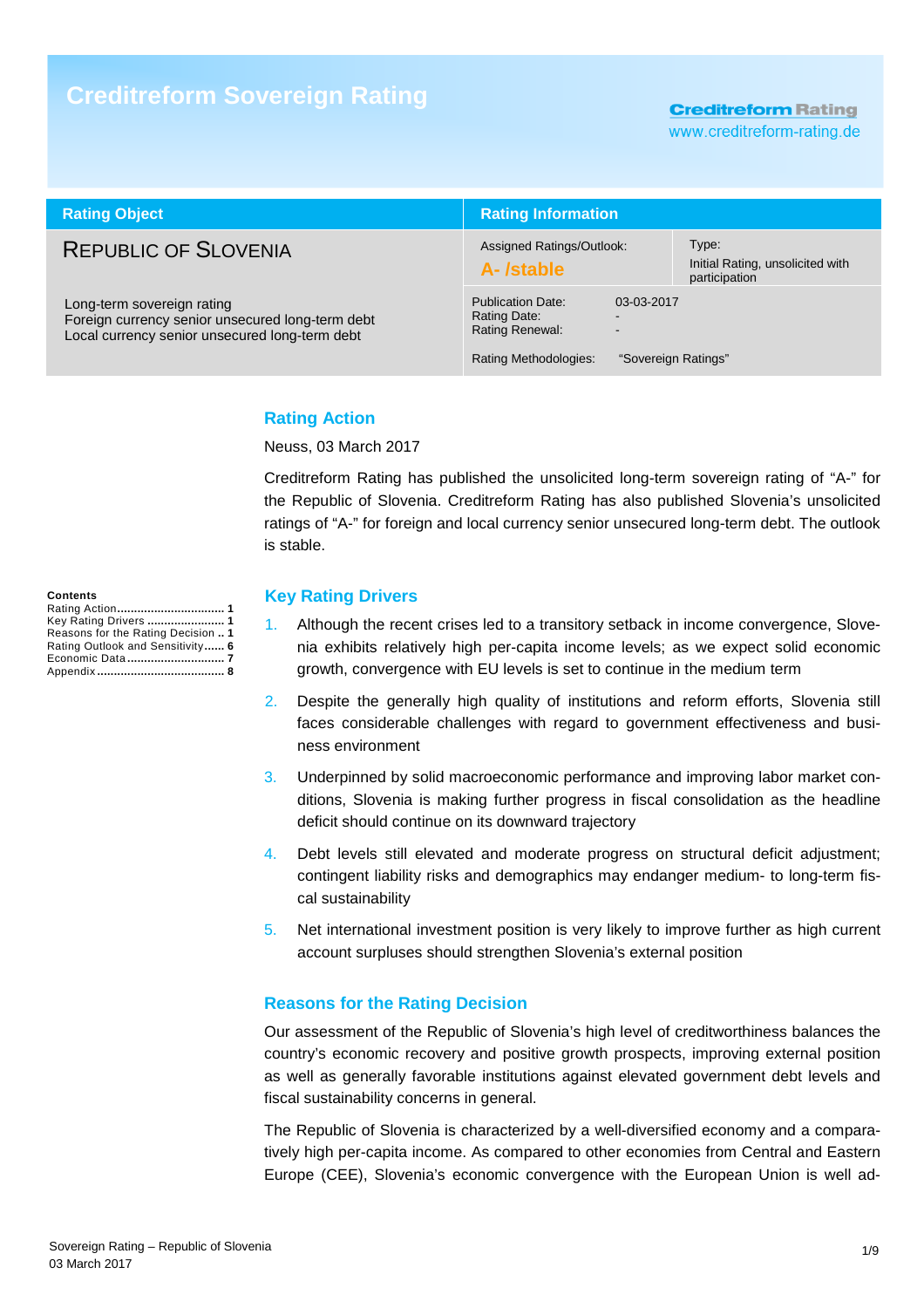vanced – in 2015 the country's GDP p.c. was 83% of the average GDP p.c. of the EU-28. That said, the Slovenian economy is gradually recovering from a transitory setback, as the economic convergence process was interrupted in 2008-13, with income levels decreasing from 89 to 80.0% of the EU-28 average, mirroring the economic downturn in the wake of the global financial crisis and the Slovenian banking crisis in 2012-13. According to IMF data, the Slovenian per-capita income stood at USD 32,028 in PPP terms in 2016, somewhat higher than in CEE peers such as Poland (USD 27,715) or the Slovak Republic (USD 31,182). Meanwhile, Slovenia displays a strong export-oriented industry base which stands for a gross value added of 32.7% of GDP (2015, EA-19 median: 23.1%).

In recent years, the economic convergence process has been facilitated by economic growth gathering pace. Slovenian GDP rebounded strongly in 2014-15, with GDP expanding at rates of 3.1 and 2.3% after two years of contraction. According to the first estimate of the Statistical Office of Slovenia, GDP has grown by 2.5% in 2016. Growth became more broad-based, as domestic demand assumed a more prominent role and took over from net exports as the main driver of growth. Thus, 2016 saw a strong increase in private consumption spending of 2.8% y-o-y (2015: 0.4%), thanks to increasing employment and faster wage growth – contributing 1.5 p.p. to annual GDP growth. The growth contribution of net exports was still positive but decreasing (0.3 p.p.), due to robust import growth which came on the back of strengthening domestic demand. Quarterly growth of investment in machinery and equipment averaged at +10.7% y-o-y. Despite this notable pick-up in private investment, gross fixed capital formation dragged on growth, as public investment suffered from the transition to the 2014-20 EU programming period.

Going forward, the economy is set to maintain its growth momentum. This year, we expect Slovenian GDP to rise by 2.9%, significantly faster than the euro area average. We believe that output growth will be mainly driven by private consumption which is likely to accelerate, supported by further improving labor market conditions. While employment growth stepped up a gear and increased by 2.1% y-o-y in Q3-16 (Q2-16: 2.0%, Q1-16: 1.6%), unemployment fell to a monthly average of 7.5% in Dec-2016 after peaking at 10.8% in Apr-2013 and reaching its lowest level since Oct-2010. Concurrently, we believe that public investment will rebound against the backdrop of increasing EU funds absorption and burgeoning private investment should remain robust. According to the Draft Budgetary Plan 2017, EU funds absorption is expected to rise to 2.0% of GDP. Moreover, deleveraging in the corporate sector continued as non-consolidated private debt of nonfinancial corporations dropped to 102.0% of GDP in Q3-2016, down from 113.0% of GDP a year before (Q3-2011: 138.1%).

Nevertheless, it has to be seen whether the growth momentum can be sustained over the medium- to long term. While potential output could be impeded by the projected demographic development (see below), the decline in investments has taken its toll on potential growth, which is recovering only gradually. Thus, private investment fell to a mere 15.1% of GDP in 2016, averaging at 15.9% of GDP since 2009 as opposed to a pre-crisis average of 22.9% in 2000-08 (AMECO data). What is more, Slovenia is currently placed well below CEE peers such as the Czech Republic or Slovak Republic with 21.2 and 17.4% of GDP respectively, and remains below the euro area average of 17.3% of GDP.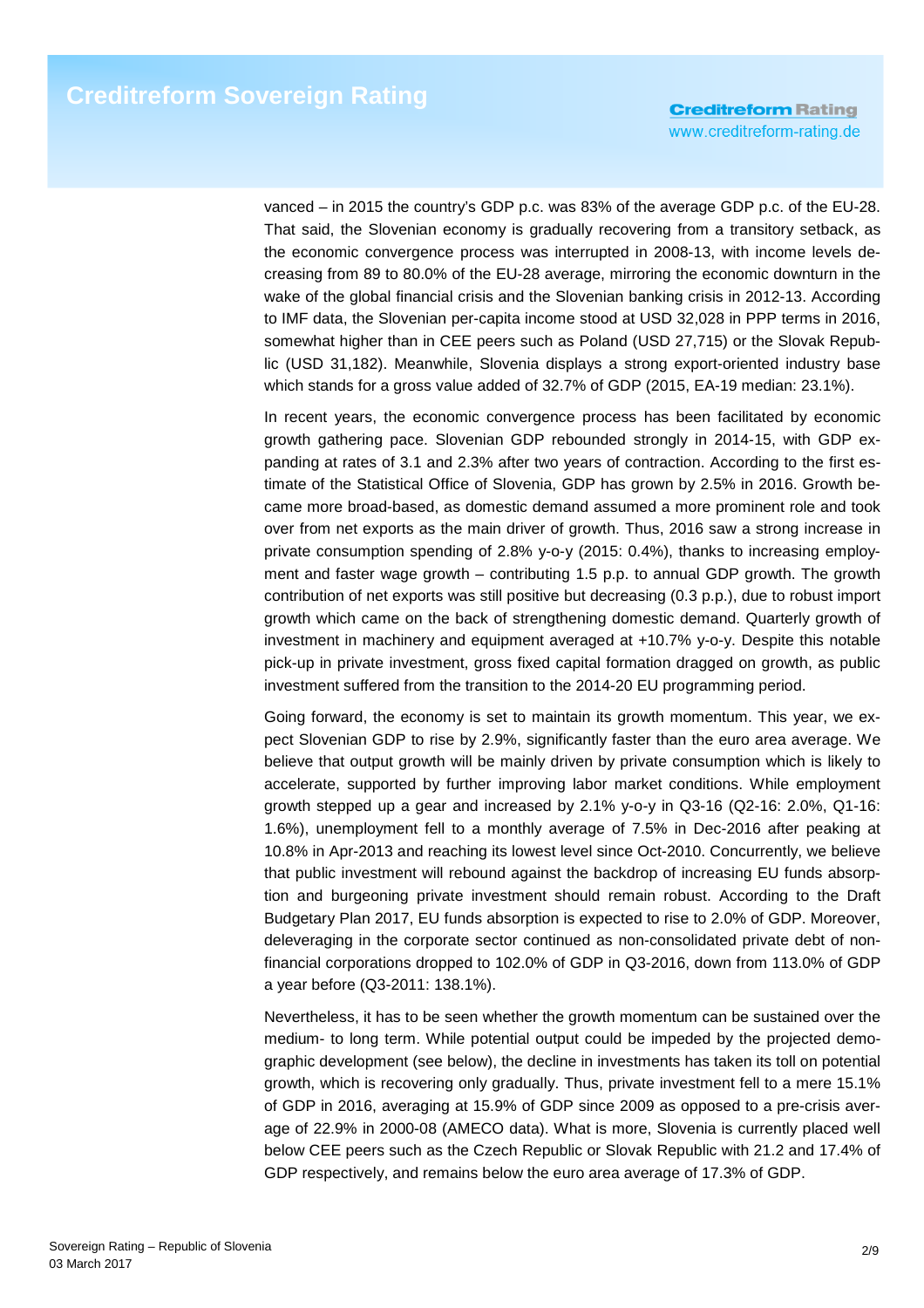In our view, investment is still curtailed by impediments stemming from the quality of public administration and the business environment in general. To be sure, Slovenia's institutional setting is of generally high quality. According to the World Bank's World Governance Indicators (WGI), the country ranks  $48<sup>th</sup>$  out of 209 countries (2015) in terms of government effectiveness,  $42<sup>nd</sup>$  as regards the quality of contract enforcement and  $50<sup>th</sup>$ when it comes to the extent to which public power is exercised for private gain. It has to be noted, however, that Slovenia's scores place the sovereign somewhat below the respective median ranks of the euro area (31, 34 and 42, respectively). Furthermore, the quality of policy formulation and implementation has deteriorated since the onset of the financial crisis as Slovenia has slipped several places from rank 36 in 2009. What is more, the OECD's Indicators of Product Market Regulation show that competition is hampered by state ownership in multiple companies across a broad range of sectors.

The Slovenian government has begun to address these shortcomings as it implemented measures targeting the business environment and public administration, while other measures were adopted, still awaiting implementation. Thus, Slovenia adopted a new insolvency framework (2013), geared towards the efficiency of the judicial system and the reduction of the length of proceedings. Moreover, the government launched the SME test (Jun-16) and simplified the requirements and costs of public procurement (i.e. law on public procurement, Apr-16). In addition, the strategy (Apr-15) and the action plan (Jun-16) for the development of public administration were adopted, which include numerous reforms to improve the quality of public services – the strategy is planned to be implemented stepwise by 2020. Recently, the government has emphasized that upgrading the transport infrastructure and strengthening the rule of law are among the priority tasks in 2017.

At the same time, the reform process may be described as rather gradual and complex. In this vein, the Act on Civil Servants and the Act on Public Sector Salary System, which aim to enhance efficiency within the public sector by introducing more performance-based compensation for public service sector employees, have been delayed and are expected to be adopted by the end of 2017. According to the  $9<sup>th</sup>$  progress report on the status of implementation of the Single Document, some 60% of the measures have been implemented.

Although competitiveness indicators suggest that some progress has been made, these signal room for improvement as structural reforms obviously need some time to impact institutional conditions, and tangible benefits have yet to materialize. As measured by the World Economic Forum's global competitiveness indicator, Slovenia has gained 14 places in the last two years and now ranks at 56 out of 138 economies, having suffered a significant drop since 2009 (rank 37) and standing well below the euro area median (32). By the same token, the latest Doing Business report shows that the sovereign has made some progress and ranks Slovenia 30<sup>th</sup>/190 economies, up from 35 two years before. The World Bank identifies the enforcement of contracts and getting credit as the most pressing issues. As data of the 2016 EU Justice Scoreboard reveals, the number of pending cases per 100 inhabitants in Slovenia stood at 12.0 as compared to 7.3 in the Slovak Republic or 4.0 in Poland. Hence, despite the fact that some progress has been achieved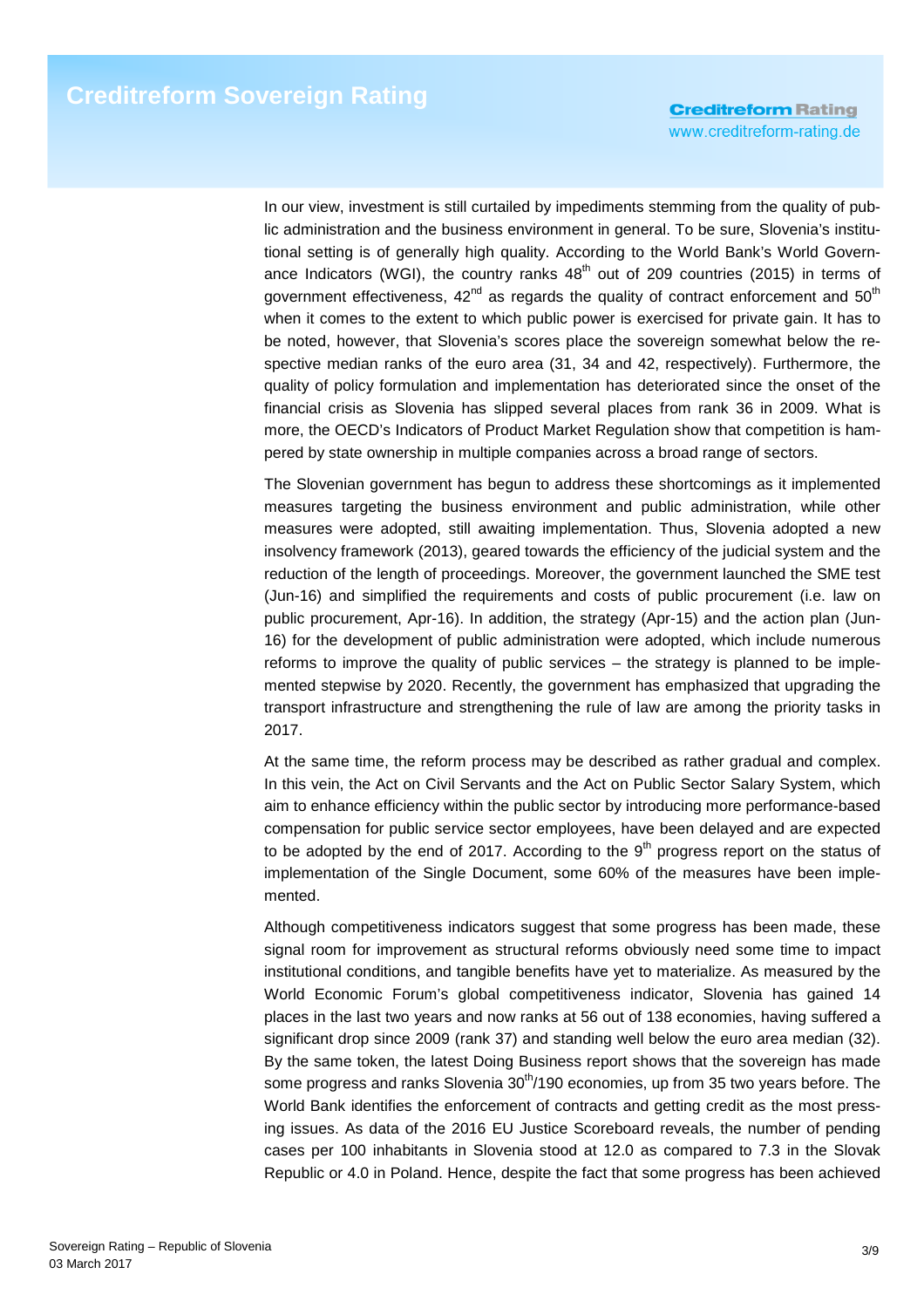in accelerating court procedures, Slovenia's judicial system is still struggling with a large backlog of pending cases.

Our assessment of Slovenia's creditworthiness is mainly constrained by its fiscal performance. Slovenian general government debt posted at 22.8% of GDP, when entering the euro area in 2007. As a consequence of the Slovenian banking crisis in 2012-13, the sovereign's general government debt climbed to unprecedented levels and peaked at 83.1% of GDP in 2015, while government debt in other CEE economies had been stabilized at more sustainable debt levels after the global financial crisis (CEE avg. 53.1% of GDP in 2015). In particular, the recapitalization of the Slovenian banking sector led to a significant increase in the government's net borrowing. In 2009-13, Slovenia's headline budget deficit soared from 5.9 to 15.0% of GDP.

To keep fiscal sustainability risks at bay, the Slovenian government curbed expenditures across the board. The drivers behind budget consolidation were mainly temporary measures and the resumption of GDP growth rather than structural adjustments. To be sure, the government implemented some structural reform steps such as the increase in VAT rates, the introduction of fiscal cash registers or the pension reform (see below). Thus, the government successfully brought the headline deficit down to below 3% of GDP in 2015 (2.7% of GDP) and last year, the Slovenian government should have again overachieved its deficit target as set out in the Stability Program 2016 (2.2% of GDP). We expect the headline deficit to come down further in 2017-19, mainly due to the favorable macroeconomic performance and the concurrent yields from tax collection which are likely to balance the increasing wage bills in the public sector. Furthermore, the government is likely to increasingly resort to its fiscal buffers built up over recent years and which are among the highest in the euro area, amounting to EUR 7.4bn or 19.9% of GDP (currency and deposits). Accordingly, we believe that general government debt declined to 80.5% of GDP in 2016 and will continue on its downward trajectory, falling to around 75% of GDP in 2017-19.

As regards Slovenia's fiscal framework, we regard the adoption of the Fiscal Rules Act (Jul-15) as an important step towards strengthening fiscal governance. The act introduces a balanced budget rule in structural terms, as well as an independent Fiscal Council which will be tasked with evaluating the compliance with fiscal rules and monitoring the implementation of the state and local budgets. However, the government has failed to appoint the members of the council as of yet.

Notwithstanding the generally benign perspectives, we see two key risks which might endanger Slovenia's medium- to long-term fiscal sustainability. First and foremost, the demographic development is likely to put fiscal sustainability at risk. In this context, the fiscal pension reform of 2013 and the favorable labor market performance are lifting some pressure – at least until the years 2023-25. The decline of the ratio of insured persons to pension recipients came to a halt in 2013 (1.38; 2000: 1.8) and rose to 1.45 in 2016. Nevertheless, the projected increase in Slovenia's age-related spending is the highest in the EU-28, as the share of working age population (age 15-64y) is expected to drop by 12.2 p.p. GDP between 2013 and 2060. As a result, Slovenia's age-related expenditure is projected to increase by 6.7 p.p. to 31.5% of GDP by 2060, with rising pension costs as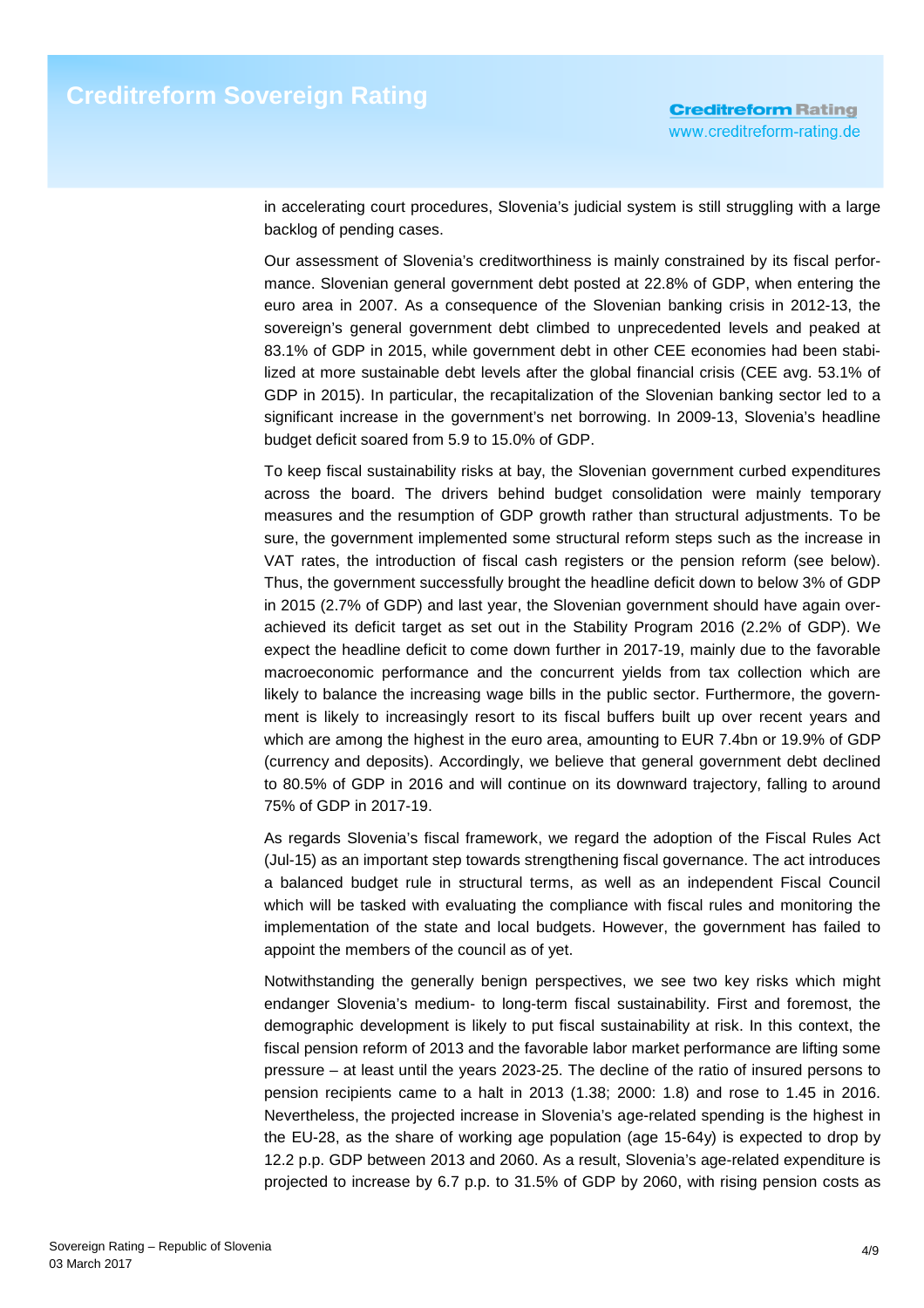the main contributing factor to this increase (+3.5 p.p. GDP). An important step forward was the White Book on Pensions published in April 2016. The key proposals with regard to which a consensus needs to be achieved include a further increase in the actual retirement age (three models under consideration), the introduction of a point system, elimination of early retirement and the indexation of pensions. According to the White Book's projections, a full implementation of the proposals would result in savings of 2.5 to 3 p.p. of GDP. Still, a consensus has not yet been reached and we view consensus-building as difficult, as upcoming elections and the favorable macroeconomic performance may take away some reform pressure. More progress has been achieved with regard to the awaited healthcare reform. Only recently the Ministry of Health presented a draft law on health care and health insurance geared towards sustainable financing of the health care system.

On the other hand, Slovenia's large state-owned enterprise (SOE) sector bears substantial contingent liability risks. The EU Commission reckons that Slovenia displays one of the highest levels of state involvement in Europe and estimates that over one-third of the rapid increase in sovereign debt in 2007-14 can be linked to SOE-related costs. In 2014, a reform process was launched which aims to improve the transparency and performance of SOEs and to disentangle linkages with the state budget. With the Slovenian Sovereign Holding (SSH), the authorities established an entity to consolidate various state funds holding SOEs. According to SSH data, the direct (RS) and indirect (SSH) shareholdings of the Republic of Slovenia account for 30.1% of GDP (as measured by book value, end of 2015), while total assets of all majority- and minority-SOEs exceed GDP by more than a factor of 1.5 (158.8% of GDP). Meanwhile, the privatization process is underway, though it appears to be advancing only slowly. As of February 2017, nine assets have been sold and the sales process for five assets has been initiated, including the country's largest bank, Nova Ljubljanska Banka (NLB). On 20 February, a potential investor withdrew from the Cimos sale, increasing the number of unsuccessful sales to four. As laid down in the Asset Management Plan 2017 which was approved by the government on 19 January 2017, 20 assets are to be sold in 2017. However, the sale of Abanka is expected for mid-2019.

Although the repercussions of the banking crisis are still being felt, the Slovenian banking sector has shown notable improvements. While banks' CET tier I capital ratio has almost doubled from 9.5 (Q3-13) to 18.7% (Q3-16), non-performing loans have seen a sharp decline over the recent years. NPLs fell to 6.3% of total loans in Q3-16 (IMF data), down from 8.0% in Q2-16 (Q3-13: 18.0%). Still, the Slovenian NPL-ratio remains higher than in most other euro area member states. The decline of the NPL ratio was mainly due to the transfer of NPLs to the state-owned Bank Assets Management Company (BAMC). That said, the wind-down of impaired assets transferred is proceeding rather slowly. At the end of June 2016 assets under management were priced at EUR 1.54bn, down from EUR 1.79bn at the beginning of the year. According to the ambitious Business Strategy 2016- 22, the bulk of the portfolio is planned to be worked out by 2019. At the same time, the volume of outstanding loans to the private sector continues to contract, albeit at a lower rate (Dec-16: -2.6% y-o-y) and we expect credit growth to remain anemic in 2017.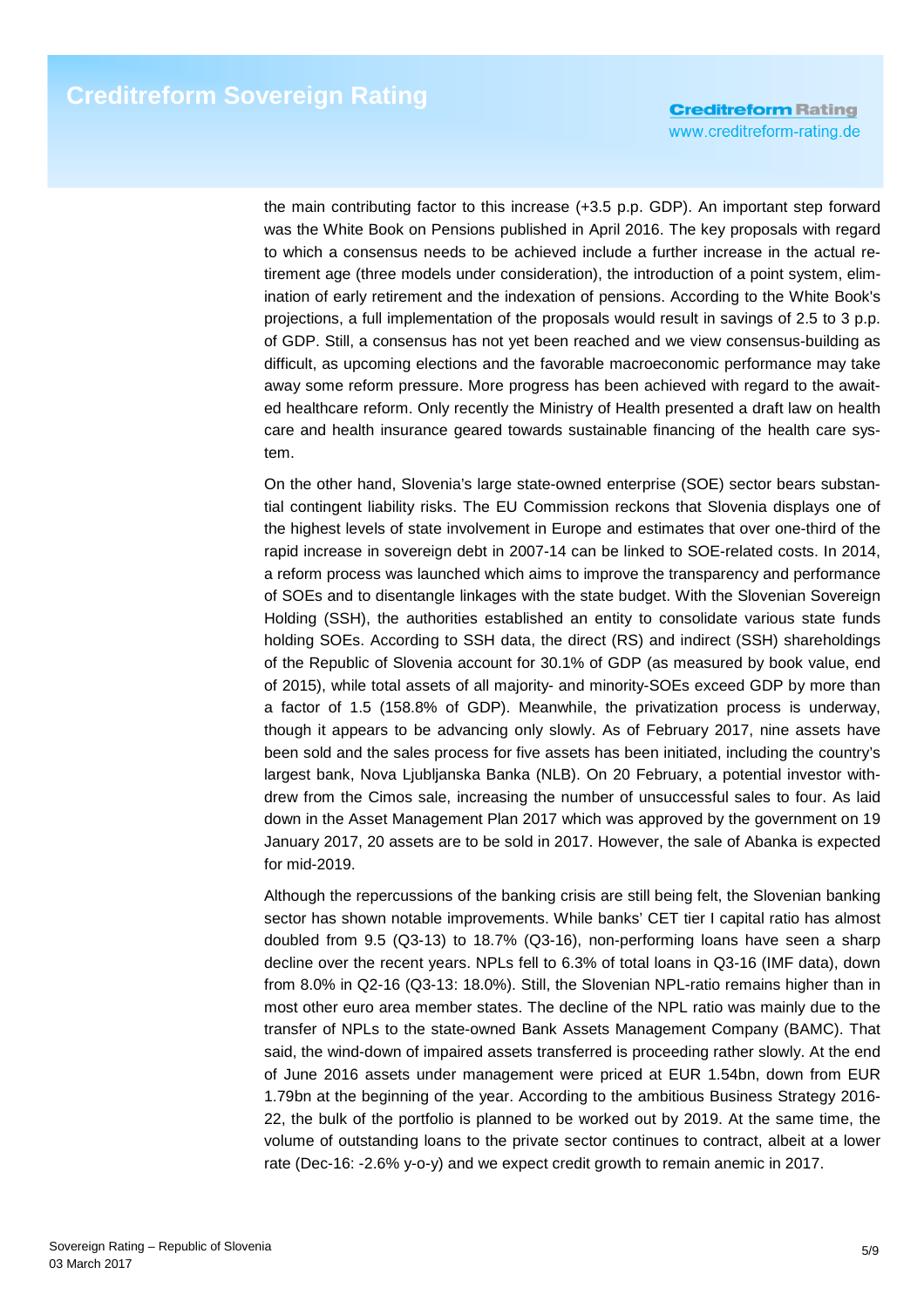**Creditreform Rating** www.creditreform-rating.de

As regards Slovenia's external performance, the economy's external position continued to improve. Thus, the current account surplus had significantly widened, posting at 5.2% of GDP in 2015, up from -0.1% of GDP in 2010. This increase was largely driven by a significant improvement of the Slovenian trade balance, in particular the balance of trade in goods. Up from -2.6% of GDP (2010), Slovenia's surplus of trade in goods surged to 3.9% of GDP in 2015, at the same time the country's balance of trade in services further widened from 3.3 to 5.2% of GDP. These developments were supported by declining energy prices and subdued domestic demand – both dampening imports, while improved cost competitiveness has helped export performance. In 2010-16, the decrease of real unit labor costs in Slovenia (-5.2%) was more pronounced than in the euro area as a whole (-1.1%). Although the last year has seen buoyant growth in domestic demand, we expect that the current account surplus has increased sharply to 6.8% of GDP, mainly due to a rapid growth in exports. In the medium term, the current account is likely to narrow somewhat as we project investment to pick up.

The sustained high current account surpluses should result in a further improvement of the negative net international investment position (NIIP), which fell from -51.2% of GDP in 2012 to -38.0% of GDP in 2015. While the NIIP has edged down to around -36.2% of GDP (Q3-16), Slovenia's external liabilities remain at an elevated level. Against this backdrop, it is worth highlighting that sovereign external debt has rapidly increased from 9.3% of GDP in 2007 to 58.7% of GDP in Q3-2016, though stabilizing in the recent years. Concurrently, external debt in the deposit-taking corporate sector was successfully reduced from 49.6 to 10.6% of GDP over the same period.

### **Rating Outlook and Sensitivity**

Our Rating outlook on the long-term sovereign rating of "A-" is stable as we assume that the risk situation underlying the key factors affecting sovereign credit risk – including macroeconomic performance, institutional structure, fiscal sustainability, and foreign exposure – will remain fundamentally unchanged in the near term.

We could lower our rating if the Slovenian economy experienced lower-than-expected medium-term growth. In view of Slovenia's high degree of trade openness, growth could be dented by lower export volumes as its economy is highly dependent on external demand from a very small number of trading partners. Taken together, Germany (20.6%), Italy (11.2%), Austria (8.3%) and Croatia (7.8%) make up almost half of Slovenia's exports. Moreover, we see risks to medium-term growth, should public investment fail to pick up due to a slower absorption of EU funds.

Our rating could also be downgraded if marked fiscal sustainability risks materialized. Thus, government debt could be negatively impacted if the clean-up of the BAMC's asset portfolio does not proceed as expected. In the same vein, losses potentially incurred by SOE's may pose contingent liability risks. Also, pressure on Slovenian public finances could emerge, should public wages increase significantly over the coming years.

Further downside risks relate to progress in implementing structural reforms. High state involvement and the relative strength of vested interests may slow down or even halt the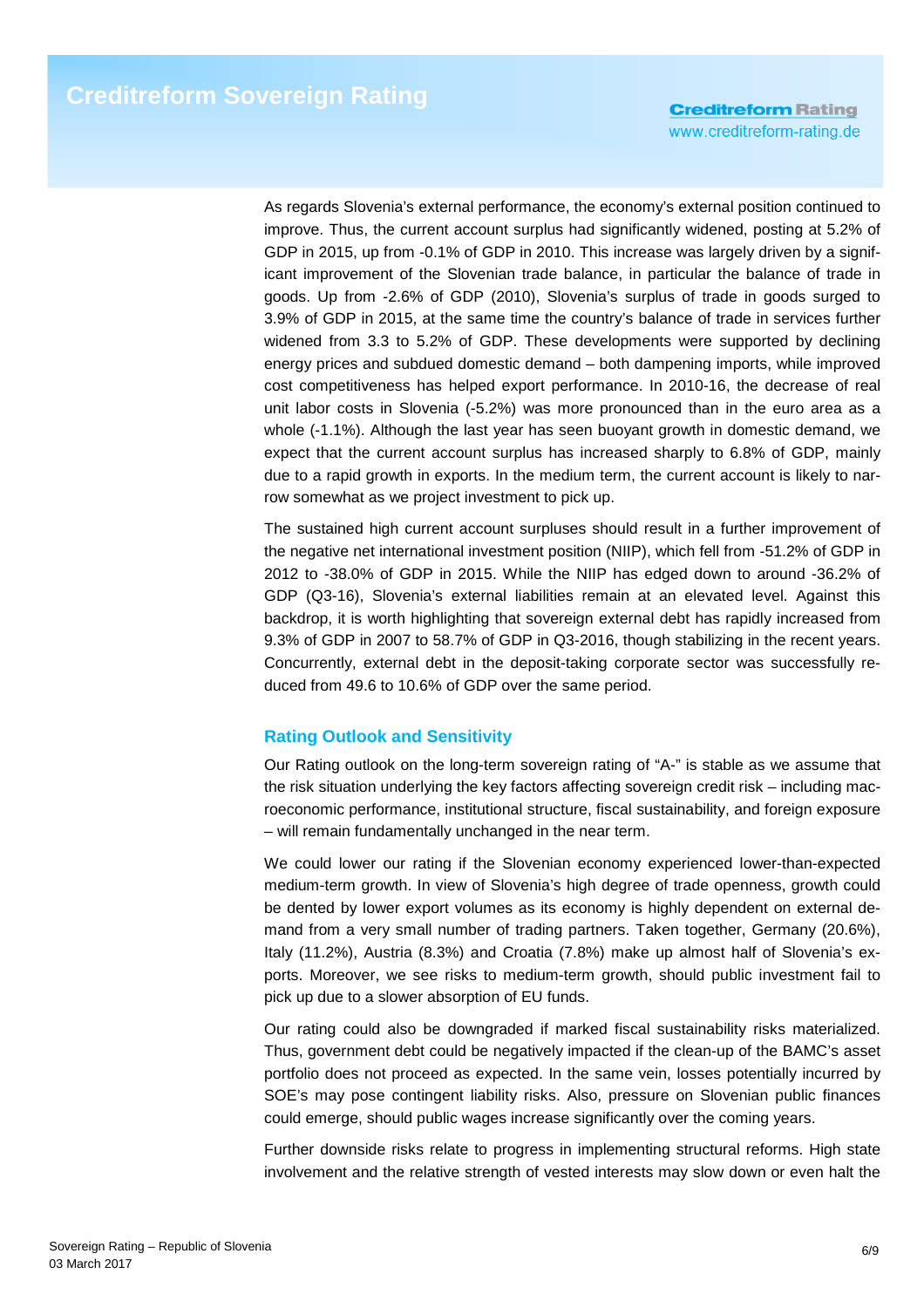reform process, thus hampering improvement of the business environment. In addition, the governing coalition, consisting of SMC, DeSUS and SD, holds only a narrow majority in the Slovenian parliament (52 of 90 seats). Hence, efficient policy management may be impaired by lingering political instability. Tensions within the coalition and differing views on the way forward may jeopardize efficient policy-making.

On the other hand, we may raise our rating if the Slovenian economy achieves higherthan-expected and sustainable growth, e.g. in the event of a faster absorption of ESI funds, or a marked decline in general government debt, supported by proceeds from asset sales as well as privatization receipts.

Primary Analyst Johannes Kühner Sovereign Credit Analyst j.kuehner@creditreform-rating.de +49 2131 109 1462

Chair Person Benjamin Mohr Head of Sovereign Ratings b.mohr@creditreform-rating.de +49 2131 109 5172

# **Ratings\***

| Long-term sovereign rating                       | A-/stable  |
|--------------------------------------------------|------------|
| Foreign currency senior unsecured long-term debt | A- /stable |
| Local currency senior unsecured long-term debt   | A- /stable |
| *) Unsolicited with participation                |            |

# **Economic Data**

| [in %, otherwise indicated]           | 2011   | 2012   | 2013    | 2014   | 2015   | 2016e  | 2017e  |
|---------------------------------------|--------|--------|---------|--------|--------|--------|--------|
| Real GDP growth                       | 0.6    | $-2.7$ | $-1.1$  | 3.1    | 2.3    | 2.5    | 2.9    |
| GDP per capita (PPP, USD)             | 28.774 | 28.443 | 28,542  | 29.922 | 30,918 | 32.028 | 33,279 |
| Inflation rate, y-o-y change          | 2.1    | 2.8    | 1.9     | 0.4    | $-0.8$ | $-0.2$ | 1.4    |
| Default history (years since default) | n.a.   | n.a.   | n.a.    | n.a.   | n.a.   | n.a.   | n.a.   |
| Life expectancy at birth (years)      | 80.0   | 80.1   | 80.3    | 80.5   | n.a.   | n.a.   | n.a.   |
| Fiscal balance/GDP                    | $-6.7$ | $-4.1$ | $-15.0$ | $-5.0$ | $-2.7$ | $-2.0$ | $-1.8$ |
| Current account balance/GDP           | 0.2    | 2.6    | 4.8     | 6.2    | 5.2    | 6.8    | n.a.   |
| External debt/GDP                     | 105.0  | 122.2  | 121.0   | 113.8  | 114.4  | n.a.   | n.a.   |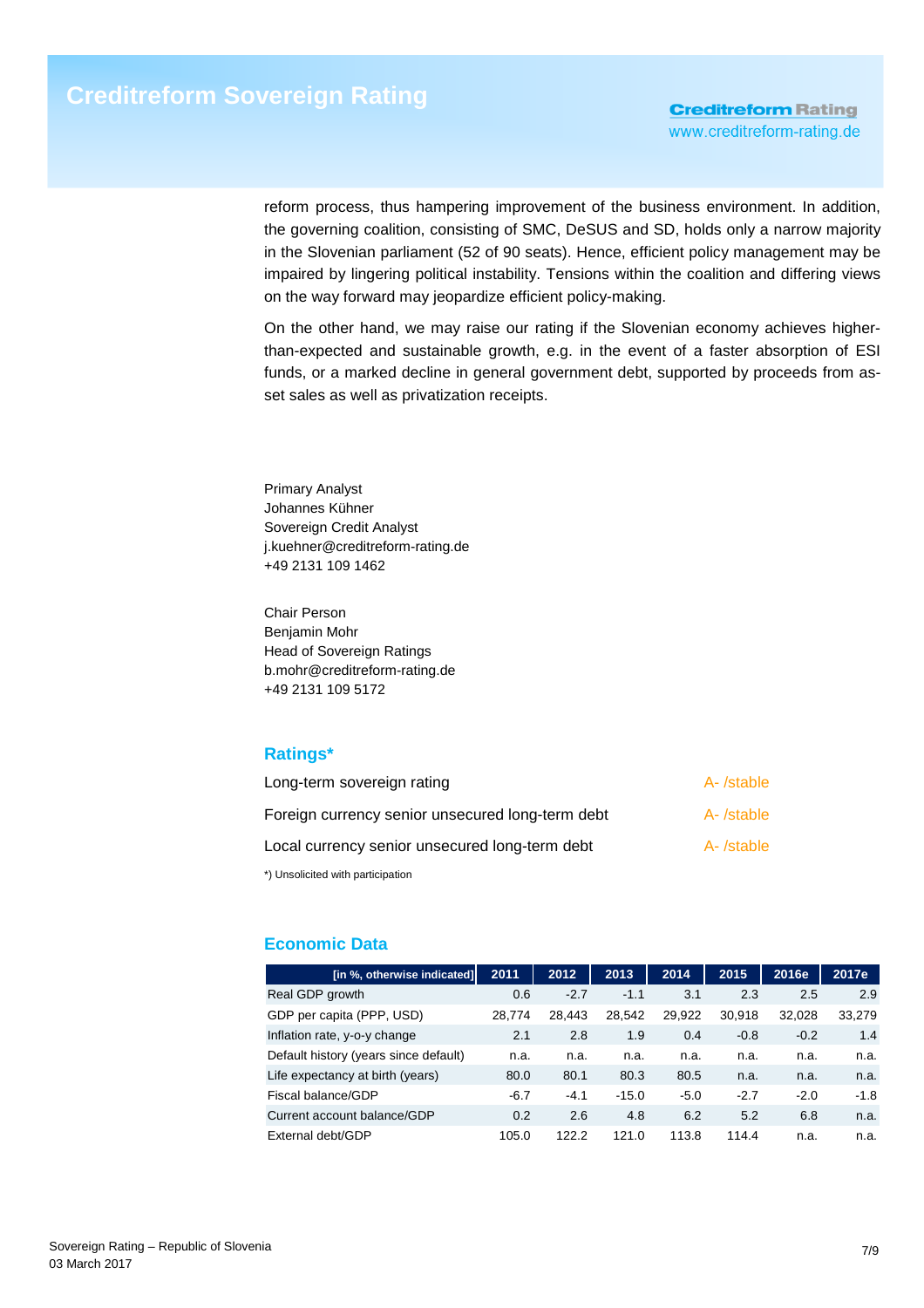## **Appendix**

#### **Regulatory Requirements**

This sovereign rating is an unsolicited credit rating. Notwithstanding, Creditreform Rating staff held discussions with the Slovenian Ministry of Finance, the Bank of Slovenia, the Institute of Macroeconomic Analysis and Development (IMAD) and the Bank Assets Management Company (BAMC) during which the authorities provided additional information, updated economic projections and commented on questions which were raised by Creditreform Rating staff. Furthermore, this report represents an updated version which was augmented in response to the factual remarks of the Slovenian authorities during their review of the draft report. However, the rating outcome as well as the related outlook remained unchanged.

The rating was conducted on the basis of Creditreform Rating´s "Sovereign Ratings" methodology. Creditreform Rating AG ensures that methodologies, models and key rating assumptions for determining sovereign credit ratings are properly maintained, up-to-date, and subject to a comprehensive review on a periodic basis. A complete description of Creditreform Rating´s rating methodologies is published on the following internet page: www.creditreform-rating.de.

A Rating Committee was called consisting of highly qualified analysts of Creditreform Rating AG. The quality of information available on the rated entity was considered satisfactory. The analysts and committee members declared that the rules of the Code of Conduct were complied with and that the rating action was and is free of any existing or potential conflicts of interest. The analysts presented the results of the quantitative and qualitative analyses and provided the Committee with a recommendation for the rating decision. After the discussion of the relevant quantitative and qualitative risk factors, the Rating Committee arrived at a unanimous rating decision. The weighting of all risk factors is described in Creditreform Rating´s "Sovereign Ratings" methodology. The main arguments that were raised in the discussion are summarized in the "Reasons for the Rating Decision".

#### **Disclaimer**

Any rating issued by Creditreform Rating AG is subject to the Creditreform Rating AG Code of Conduct which has been published on the web pages of Creditreform Rating AG. In this Code of Conduct, Creditreform Rating AG commits itself – systematically and with due diligence – to establish its independent and objective opinion as to the sustainability, risks and opportunities concerning the entity or the issue under review.

When assessing the creditworthiness of sovereign issuers, Creditreform Rating AG relies on publicly available data and information from international data sources, governments and national statistics. Creditreform Rating AG assumes no responsibility for the true and fair representation of the original information.

Future events are uncertain, and forecasts are necessarily based on assessments and assumptions. Hence, this rating is no statement of fact but an opinion. Neither should these ratings be construed as recommendations for investors, buyers or sellers. They should only be used by market participants (entrepreneurs, bankers, investors etc.) as one factor among others when arriving at investment decisions. Ratings are not meant to be used as substitutes for one's own research, inquiries and assessments. Thus, no express or implied warranty as to the accuracy, timeliness or completeness for any purpose of any such rating, opinion or information is given by Creditreform